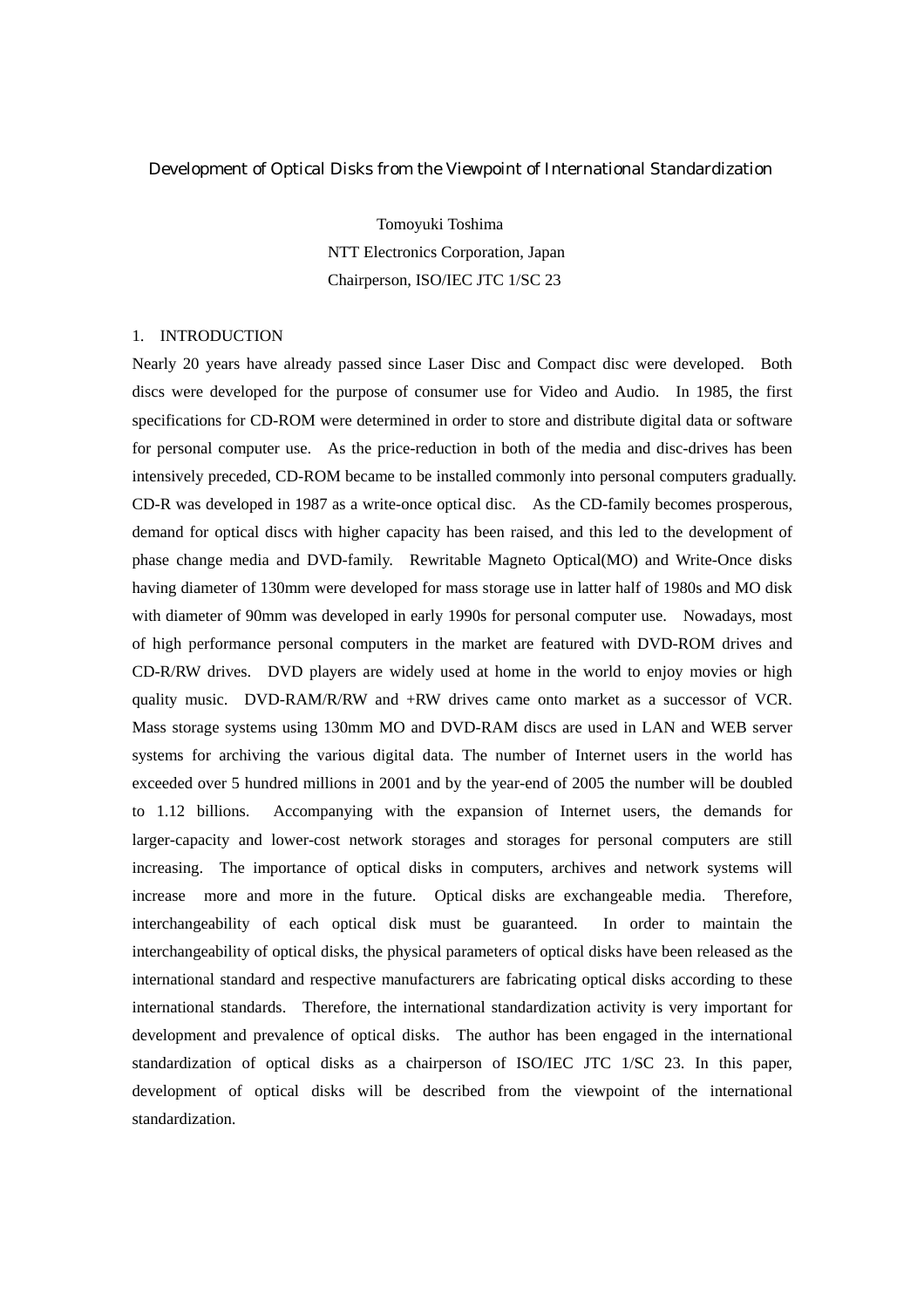# 2. INTERNATIONAL STANDARDIZATION ORGANIZATION AND ITS ACTIVITIES

In the first half of 1980, the basic technologies on write-once and magneto optical disks had been established and mass storage systems using these optical disks were required from various business sectors. As stated in the introduction, International standards were necessary to commercialize and to spread the mass storage system using the optical disks. However, there was no appropriate sub-committee (SC) in ISO that was responsible for International Standardization of information technology at that time. Therefore, an SC, that was responsible for international standardization of optical disks, was proposed by several countries, and ISO/TC97/SC 23 was established in 1984. ISO/TC97/SC 23 was reorganized as ISO/IEC JTC 1/SC 23, when Joint Technical Committee 1 was established by ISO and IEC in 1986. Original Chairperson of the sub-committee was Dr. Junichi Shimada and the next chairperson was Dr. Yoshinobu Mitsuhashi from Electrotechnical Laboratory in Japan. Specifications for write-once optical disk cartridge (ODC) with capacity of 650MB and with diameter of 130mm were proposed in 1985 and two international standards were published in 1990. Specification for rewritable 130mm MO ODC with capacity of 650MB was proposed in 1987 and international standard was published in 1991. For mass storage system using the write once ODCs with diameter of 300mm and 356mm were also developed. Specifications of these optical disks were proposed in 1988 and two international standards for 300mm ODC were published in 1995 and an the international standard for 356mm ODC was published in 1993. For personal computer use, a specification of 90mm MO ODC with capacity of 128MB was proposed in 1988, and the international standard was published in1992. Corresponding to development of information technology in 1990s, there was an increasing demand for large-capacity and low-cost storage devices. Users had requested development of next generation ODCs. SC 23 had been developing international standards for ODCs that had a larger storage capacity than the first-generation ones but remained the same cartridge case size for compatibility. In case of 130mm rewritable ODCs, SC 23 first developed the standard for ODCs that had a 650MB capacity, and then for ones that had a double of this capacity. Further development doubled it again and then again to give the 5.2GB capacity. As for the 90mm rewritable ODCs, ones that had a capacity of 128MB were first developed. Development has been continued and ODCs that had a capacity of 230MB and 640MB were introduced successively. In this development process, the industry applied several new advanced technologies each time to achieve higher storage capacity. Industry has developed new recording material in addition to magneto optical material for rewritable optical disk. Commercialization of rewritable optical disk that used phase change (PC) material had been started in Japan. Japanese researchers on rewritable optical disk using PC material gathered together at the first Phase Change Optical Recording Symposium (PCOS) in 1990. Volunteers from many companies established Phase Change Optical Disc Workshop in 1992 and the movement toward commercialization of phase change optical disk started. At that time the commercialization of MO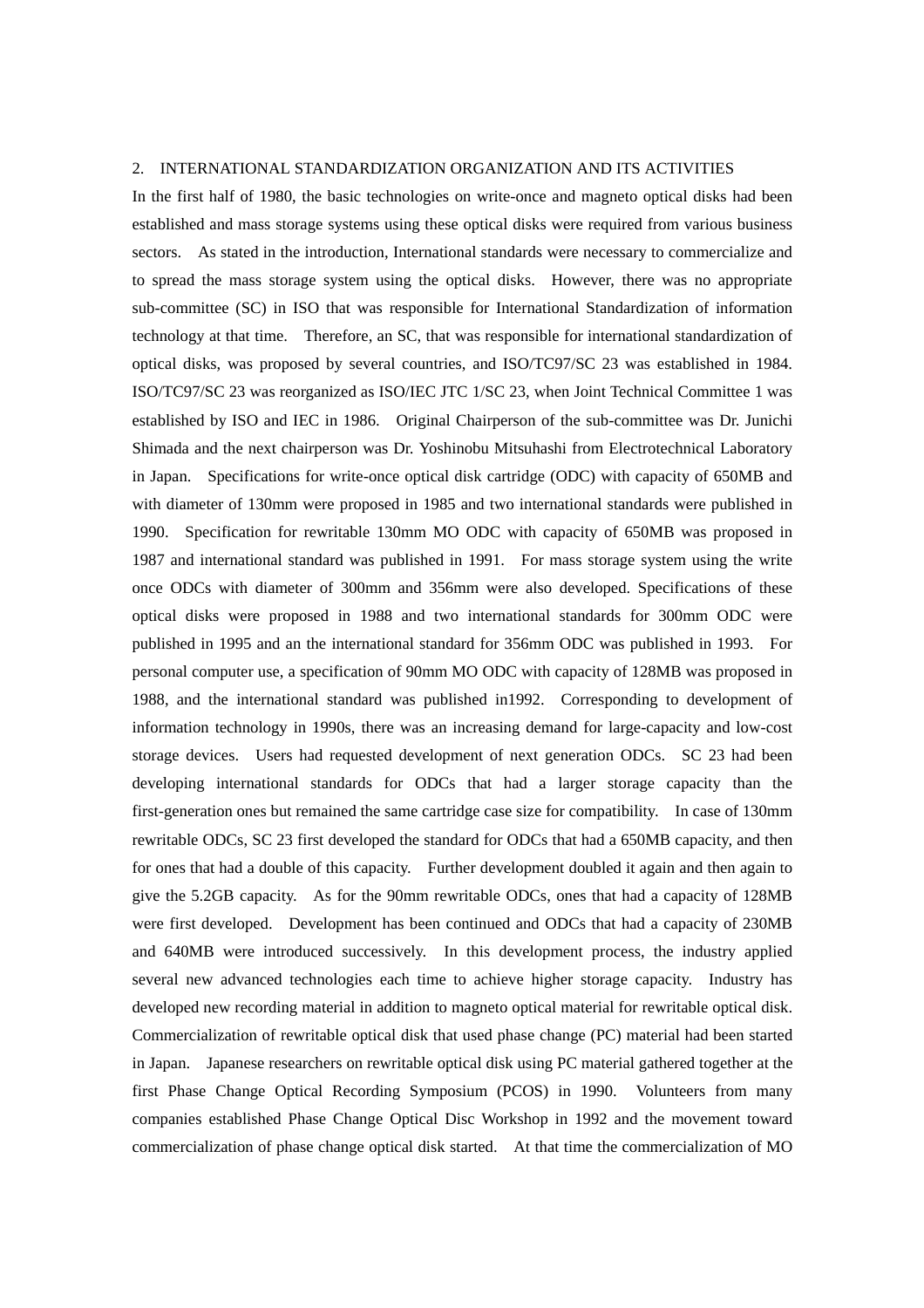disk had already started in Japan. Therefore, there was an atmosphere in Japanese industry to make oppose against the commercialization of PC optical disk. Members of Phase Change Optical Disk Workshop provided further insights into necessary technologies for commercialization. In parallel with technology investigation, they made effort to have the management personnel of each company, contributory person in foreign countries and organization of standardization be interested in PC technology and the highness of percentage completion. By their efforts, PC optical disk technology began to be accepted in industry and in standardization organization college. Matsushita Electric Industrial Co., Ltd. commercialized 130mm PC optical disk (PD) in 1994. New proposal item on 90mm PC ODC with capacity of 1.3GB/both-sides was proposed from Japanese National Body to ISO/IEC JTC 1 in November 1994 and was approved by ISO/IEC JTC 1 and a new project started operations in ISO/IEC JTC 1/SC23 in April 1995. After many twists and turns, the international standard of 90mm PC ODC was published as ISO/IEC 14760 in December 1997. Before that, international standardization process used to take more than three years from proposal of new work item to publication of international standard. This is the shortest term concerning international standardization at ISO/IEC JTC 1/SC 23. Although unfortunately, 90mm PC ODC was not successful evaluating from the view point of business, newly developed technologies such as phase change media, substrate made by gluing two substrates with thickness of 0.6mm together, object lens with NA=0.6 and short-wave length LD played an important roll for development of DVD-RAM that was put forward parallel with that of 90 mm PC ODC.

Explaining international standardization procedure, there are two different procedures. One is the five-stage procedure or so called as consensus procedure. In the five-stage procedure, international standards are completed through five stages from new work item proposal to the publication. Consensus is formed through discussions at each stage so that participants can deeply understand the newly developed technology, background and details of proposed specifications. However, this procedure tends to require relatively long time until publication. At the early activity in JTC 1/SC 23, publication of international standard required more than five years from the new work item proposal. Another is the fast-track procedure. Any primary members of JTC 1 or organization in Category A liaison with JTC 1 (organization such as ECMA) may propose that an existing standard from any source be submitted without modification directly for vote as a Draft International Standard (4th stage in the five-stage procedure). This procedure can shorten the term that is required for completion of international standard. As stated previously, SC 23 had been trying to shorten the term for completion of international standardization and the term was shortened to one half comparing one at the early stage of SC 23. However, advance in information processing and communication technologies has become so rapid in recent years that even faster standardization activity is required, especially for consumer applications.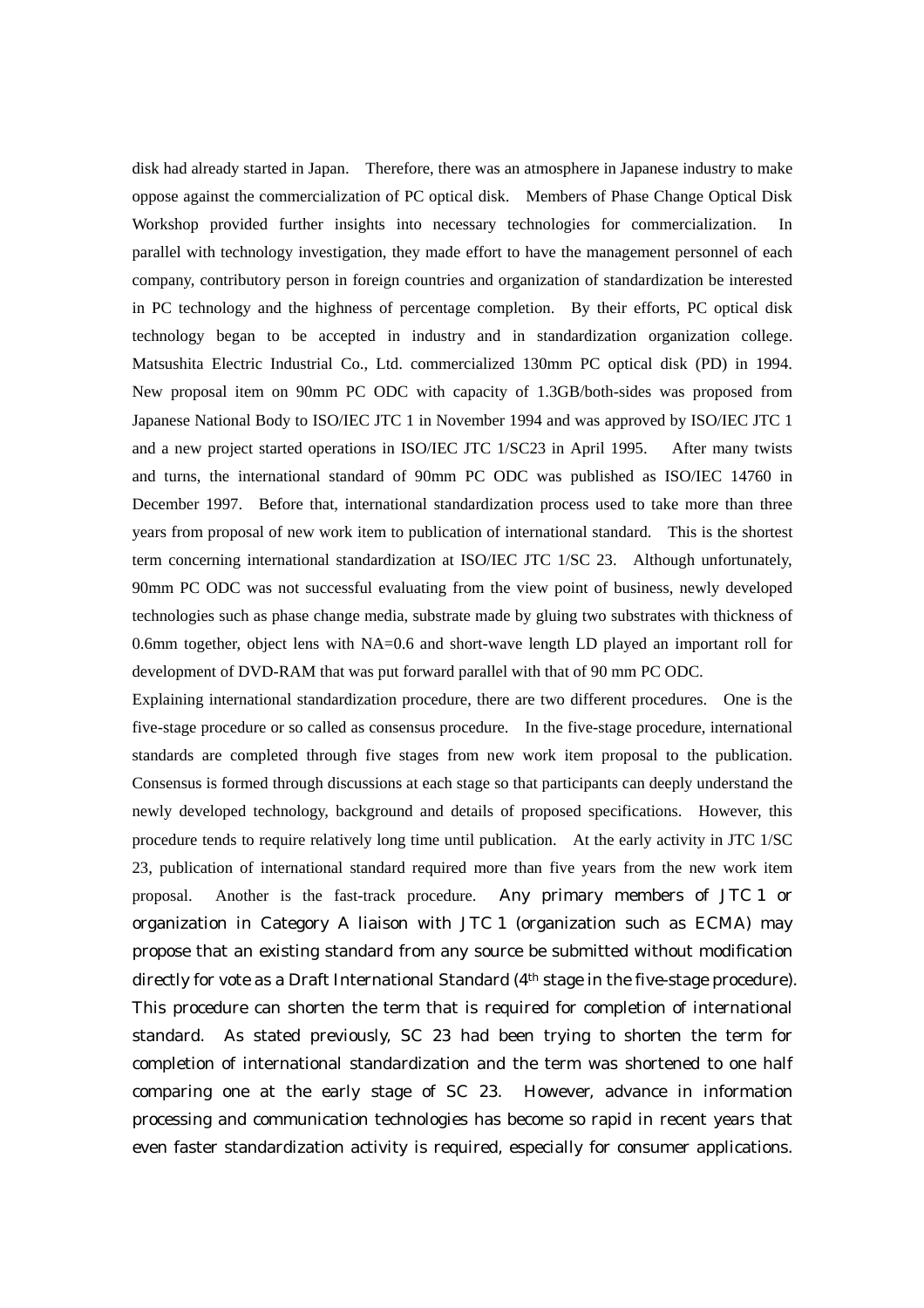As optical disk and its technology were accepted widely by consumer, manufacturers began to think it was much more effective to commercialize new optical disks first and to promote international standardization after they had checked the reaction and reputation to new optical disks by consumer. Therefore, the fast-track procedure has been used for international standardization of optical disk in the last six years. As for standardization of DVD, related manufacturers and users established DVD forum that is responsible for making specifications and promotion of prevalence of DVD. Nowadays, Japanese Industrial Standard (JIS) of DVD on parallel with ECMA standard is constituted based on specification established by DVD Forum and then Japanese National Body sends the JIS to JTC 1 using the fast-track procedure. When the DIS is approved by ballot by the primary members in JTC 1/SC 23 the international standard will be published.

Until now JTC 1/SC 23 had developed 30 international standards including ones that were standardized by the fast-track procedure and 4 related technical reports.

## 3. FUTURE DEVELOPMENT OF INTERNATIONAL STANDARDS

JTC 1 continues reorganization in order to make the international standardization more efficient. However, there are various SCs that are responsible for international standardization of different field of the information technologies in JTC 1 and the 5-stage procedure is still favorable for a lot of SCs except SC 11 and SC 23. Therefore, the bald reorganization to shorten the term of the IS completion seems to need a little longer time. This means that the international standardization of optical disks will be done by using the fast-track procedure for a while. So far, being accepted as the international standard has been related to the success of business. Therefore, competitions and conflicts between manufacturers often happened during process of standardization. Such examples were competition between two different formats at the early stage of development of ODCs and competition between MO and PC technologies at the development of 90mm ODCs. It is certain that such competitions and conflicts led to the progress of optical disk technologies, but also led to the complaints of public users. There are surely criticisms from public users about that several ODCs with similar capacity were developed and they have been puzzled which ODC they should buy. It becomes very important to bring in requirements of wide range of users as for the standardization by the fast-track procedure because it is basically done at the initiative of manufacturers.

### **CONCLUSION**

About 20 years ago, there were no optical disks and optical disk industry in the world but nowadays optical disk industry sells an enormous amount of optical disks, drives and mass storage systems all over the world. For example, sales amount of optical disk industry of Japan is estimated to have achieved approximately 12B\$ in the 2002 fiscal year. The author would like to express much